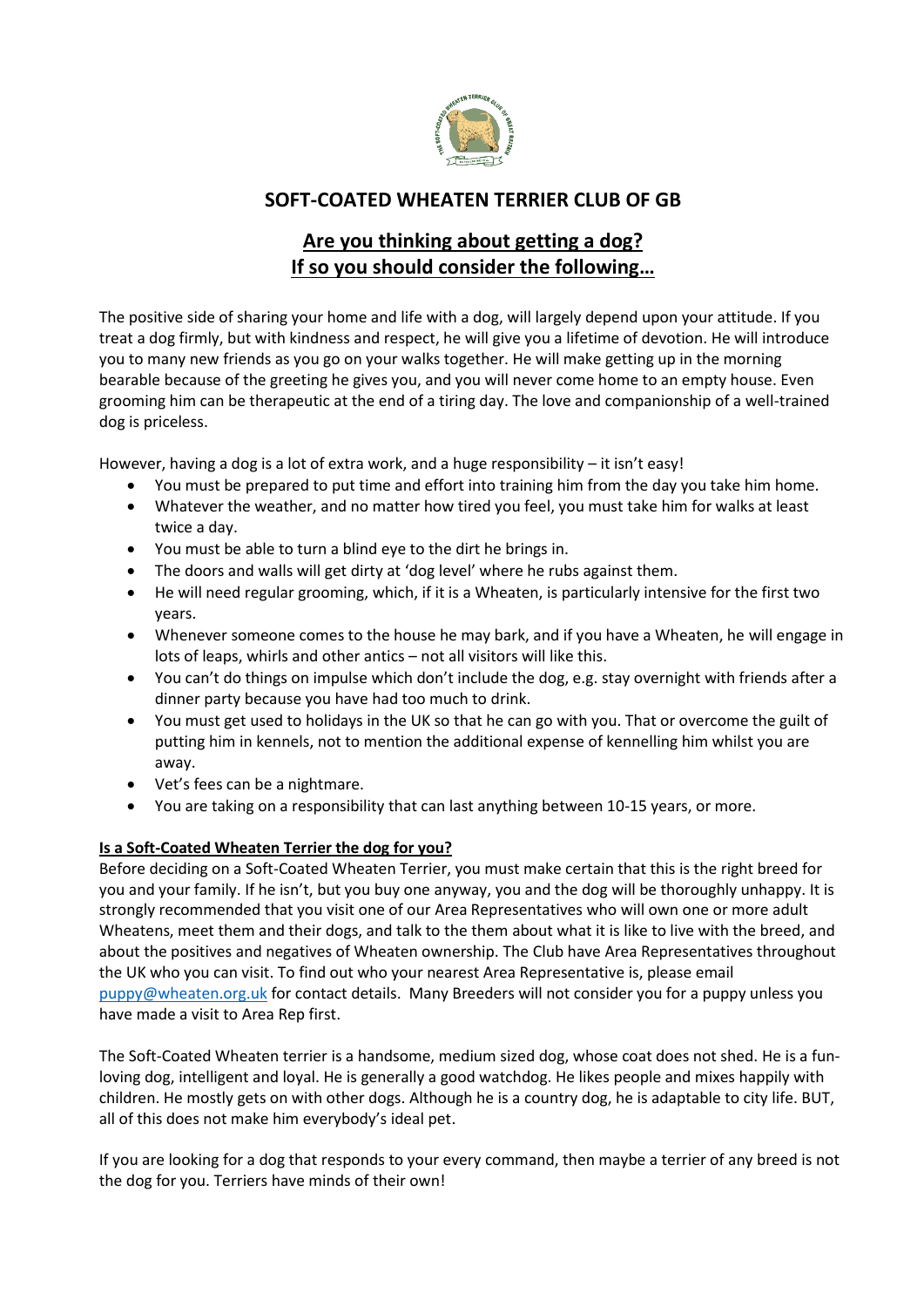If you want a dog who develops strong owner loyalty, maybe a Wheaten isn't for you. This breed tends to be an 'everybody' dog, relating well to the family, but also enjoys making new acquaintances.

If you prefer a dog who lies quietly in his basket waiting to be invited to do something, then perhaps a Wheaten isn't the dog for you. Wheatens are far more likely to do the inviting!

No one should consider a Wheaten unless they have the time and the patience to work intensively with a young puppy from the day they bring him home. Training must start straight away.

For the first 2 years, daily grooming sessions are essential to maintain his handsome appearance and to keep his beautiful coat in shining, mat-free condition. This also helps get him used to grooming and being handled. Only once the coat if fully matured to the full adult coat, at about 2 years of age, can the frequency of the grooming session be reduced to twice weekly, as a minimum. Though the timing of this adult coat stage does vary from dog to dog.

## **The Wheaten Personality**

The Wheaten is a lively exuberant dog. If you don't enjoy being fussed by a dog, be forewarned – he jumps and kisses to express his affection, and not just to his immediate family, but for anyone welcomed into the family home. It never enters his head that a person may not like him, since he loves everyone. So, anyone who tries to ignore him may receive extra Wheaten attention, because he will think they just haven't noticed him yet.

The Wheaten is a people dog and cannot be left alone for long periods of time. He will get lonely and bored, and he will fret until you return. It is at this time that a dog can become destructive – Wheatens are no exception to this. He is at his best when he shares family life to the full, by being included in just about everything you do. His is adventurous and inquisitive, and a fenced garden is a necessity to ensure his safety.

A wheaten is less scrappy that many other terriers. He is a gregarious dog, enthusiastically seeking to play with all the other dogs he meets. He therefore needs careful and frequent socialisation with other friendly dogs to maintain his happy attitude.

In temperament, as well as other characteristics, there are variations within the breed. Some dogs are more volatile, others quieter. Some are more demonstrative, others more reserved. However, all are deeply capable of deep devotion to their family.

#### **Training a Wheaten**

The Wheaten needs careful rearing and socialisation. He can be extremely wilful and stubborn. Therefore gentle, but firm, consistent training is essential. As with other breeds, the Soft-Coated Wheaten Terrier reflects the care and training he has received. Optimum temperament can only be achieved through gentle, regular human contact.

The Wheaten is a lively, quick witted dog, and consequently, quick to learn; but he has his fair share of terrier independence and can sometimes be obstinate. However, he is also anxious to please his owner and can be trained to a high standard **IF** the appropriate methods are used. If a command is given, it is essential that the owner insists it is obeyed. Otherwise problems could in the making if the Wheaten thinks its ok to do things sometimes and not others.

As the dog is a Pack animal by nature, he will defer to the pack leader who **MUST** be you. He must never gain the impression that he's in with a chance of usurping that position. Although with a dominant animal, this may not stop him trying.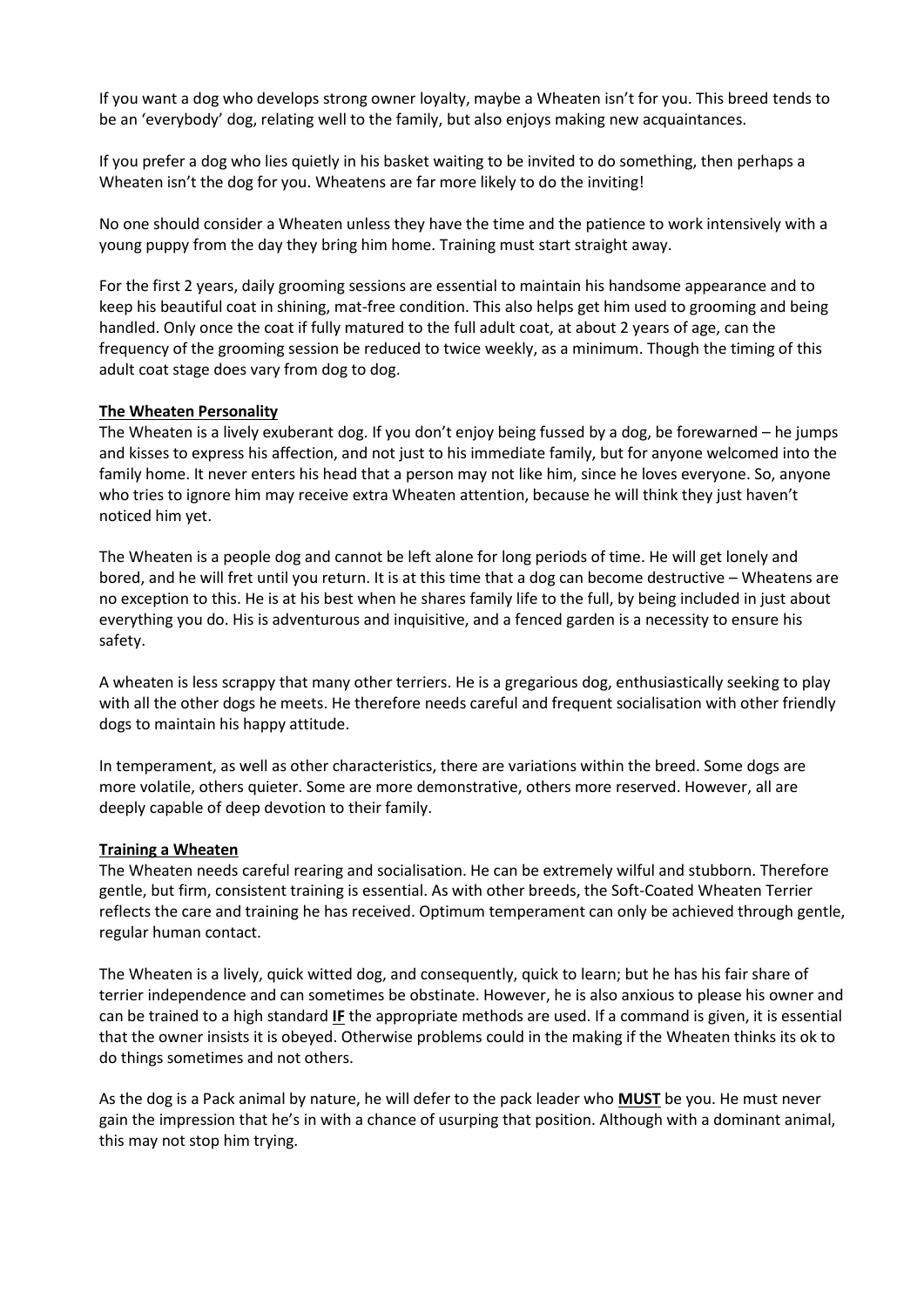Obeying the basic commands, such as Sit, Down, Come, Stay and Give, could prevent serious injury to your dog, and could, in some situations, save his life. It will also make him a more enjoyable companion to live with.

The necessity for immediate, early socialisation with people, other dogs and/or other animals, cannot be stressed enough. Puppy classes, obedience classes, taking the puppy everywhere you go, will all contribute to a well-balanced and well-adjusted pet, who is a delight to own. The dog who does not meet all and sundry at a young age, may well react with fear, or worse, aggression, to new situations.

## **Grooming**

The Wheaten Terrier is eye-catching because of his soft flowing coat, which gently waves and shimmers in the sunlight. A well cared for coat is stunning!

Conversely, without regular grooming, the coat becomes dull and matted, and even smelly. Skin problems can develop, and the dog will be miserable, and could be in pain. He will certainly not be the beautiful dog you first fell in love with.

To keep the coat in a good and healthy condition, you must begin by grooming your puppy daily. He won't like it at first, and will put up a struggle, but you must persevere. You may think daily grooming isn't necessary, but by the time he is 6 or 7 months old, you'll be glad you did persevere, and you will find he actually doesn't mind being combed. At this time the puppy coat will start to change into the juvenile coat, and later at about 18 months to 2 years, the adult coat will come through. It is through these two stages that intensive grooming is required to remove old hair. This is the most difficult period as far as grooming is concerned.

Dog hair that does not shed onto the carpet or your clothes sounds too good to be true, and indeed there is a catch. The dead hair must be regularly combed out. If you leave the puppy without grooming, even for a couple of days, any tangles will have turned into mats and the next grooming session will be uncomfortable, if not painful for the puppy. He will begin to hate being groomed, resulting in a constant struggle for you and him, which neither of you will enjoy.

The other drawback of a long non-shedding coat, is the amount of dirt which can collect on the dog's feet, legs and undercarriage when out walking, and which is then trailed back into the house.

A non-shedding coat does not mean less housework - it does mean increased grooming!

#### **Irish or English Coat?**

Over the years, two distinguishable coat types have evolved in the Soft- Coated Wheaten Terrier. These are the IRISH type, and the ENGLISH or HEAVY type. You may also hear people refer to the American coat, and this is another, even denser, heavy coat type.

The original 'Irish' coat (Ireland being the country of origin of the breed) is a soft, silky coat, which, on the adult Wheaten, falls in soft curls closely following the contours of the body. The hairs are fine and have a high sheen or gloss.

In England and the USA, a heavier coat has been developed, usually referred to as the 'English' or 'Heavy' coat. Again, the adult coat should have soft waves or curls, but it appears thicker, giving the dog an overall heavier appearance.

Some will argue that the 'English' coat rarely has the 'Irish' coat's sparkle!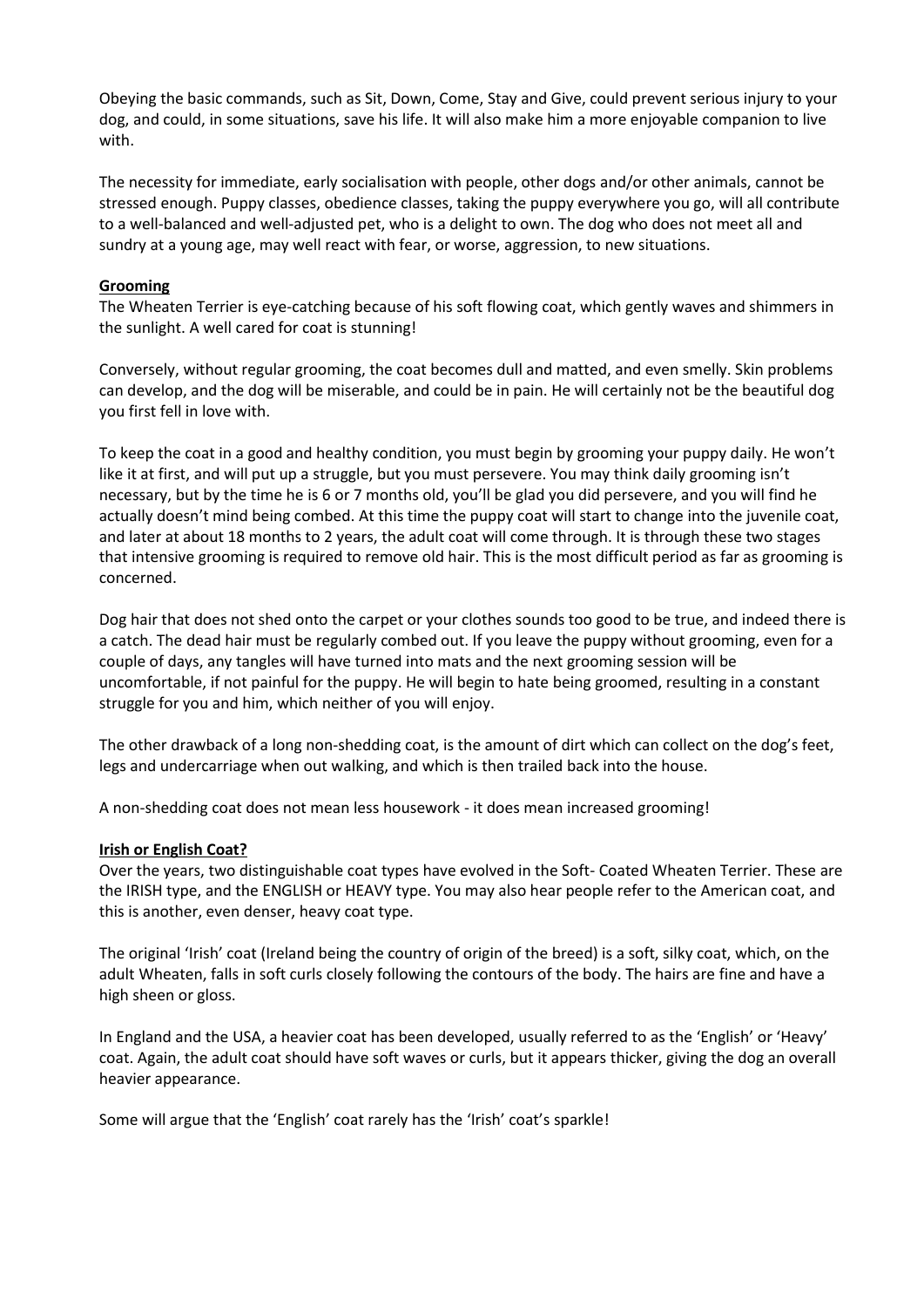New born puppies can look pretty much the same. Sometimes even the Breeder can't be certain at first, if a puppy will have an Irish or English coat when it matures. However, by about 8 weeks, when you take your new puppy home, they should have a good idea which coat type it will have.

The coat on the 'Irish' puppy is sparse and can be either fluffy or quite coarse in texture, giving the puppy a ragamuffin appearance. The puppies often have black ears and black masks as well, which grow out as the dog matures. The 'Irish' coat can take three or more years to mature to its full silky splendour. The leg coat in particular, takes time to develop in the immature dog.

The 'English' coated puppy has a more abundant coat and gives the appearance of a cuddly bear. The pups have black ears and masks, and occasionally dark markings. Any black on the body should have grown out by the time the dog is two years old, but some grey is usually retained on the ears and muzzle. The 'English' pup is quicker to gain the mature looking coat, although the final coat may take as long to achieve as that of the 'Irish' type.

The majority of puppies born in England are of the heavier coat type. Whilst a few breeders do breed pure Irish lines, they are being interbred, resulting in litters of mixed coat types. The breeder will be aware if there is a possibility of a mixed litter from the pedigrees of the parents. It should be remembered that the 'Irish' coated gene is dominant over the 'Heavy' coated recessive gene. Interbreeding of coat types, does not produce a 'midway' or 'in-between' coat. Some 'Irish' coats are sparser than others, and similarly some 'Heavy' coats are denser than others, but the adults can usually be identified as one type or the other.

It is advisable, if possible, to see adult Wheatens of both types before buying a puppy. Most dog books only feature the 'Heavy' coat type, but the Club's Expanded Breed Standard book has photographs of both coat types. Ask to see this if you visit an Area Rep, or better still buy one when you attend one of the Club events our from our Shop on the Club's website.

#### **Dog or Bitch?**

Many books will advise that a bitch is an easier companion than a dog, that may be true of some breeds, but with a Wheaten that may not always be the case. Whichever sex you choose with this breed, you should remember that you are getting a terrier, with terrier traits and characteristics to a greater or lesser extent. For example, some Wheatens will be prodigious cat chasers, whilst others will yawn at the very idea of such exertion! With Wheatens it really does seem to be dependant upon the individual dog, rather than its sex, as to how it will respond to its family and other dogs. Some bitches can appear more uppity compared to a more passive male.

The male can be as loving and affectionate a companion to its owner than a bitch. Both can be very lively. Some people would choose never to have a bitch, once they have had a male Wheaten, because they feel the male has more character.

Adolescent males (9-18 months) often become very aware of other male dogs and can see them as a challenge. Careful handling is required to see them through this stage, as with any teenage human. It is here that the benefits of training classes and extensive socialisation can be seen. Male dogs generally require more "doggy" knowledge to train, and therefore may not always be suitable for the first-time dog owner.

Either sex needs firm handling from puppyhood. Never assume that because you have a bitch, that she will be less wilful than her male counterpart. This is not the case in this breed. It will all depend upon the degree of dominance in the individual dog – a dominant bitch can be difficult to live with, and by comparison a submissive dog will be a joy by comparison – and vice versa.

You need to bear in mind your family and its requirements, as well as its capabilities, when choosing the sex of your Wheaten. The neutered animal of either sex is possibly easier to live with if you have young children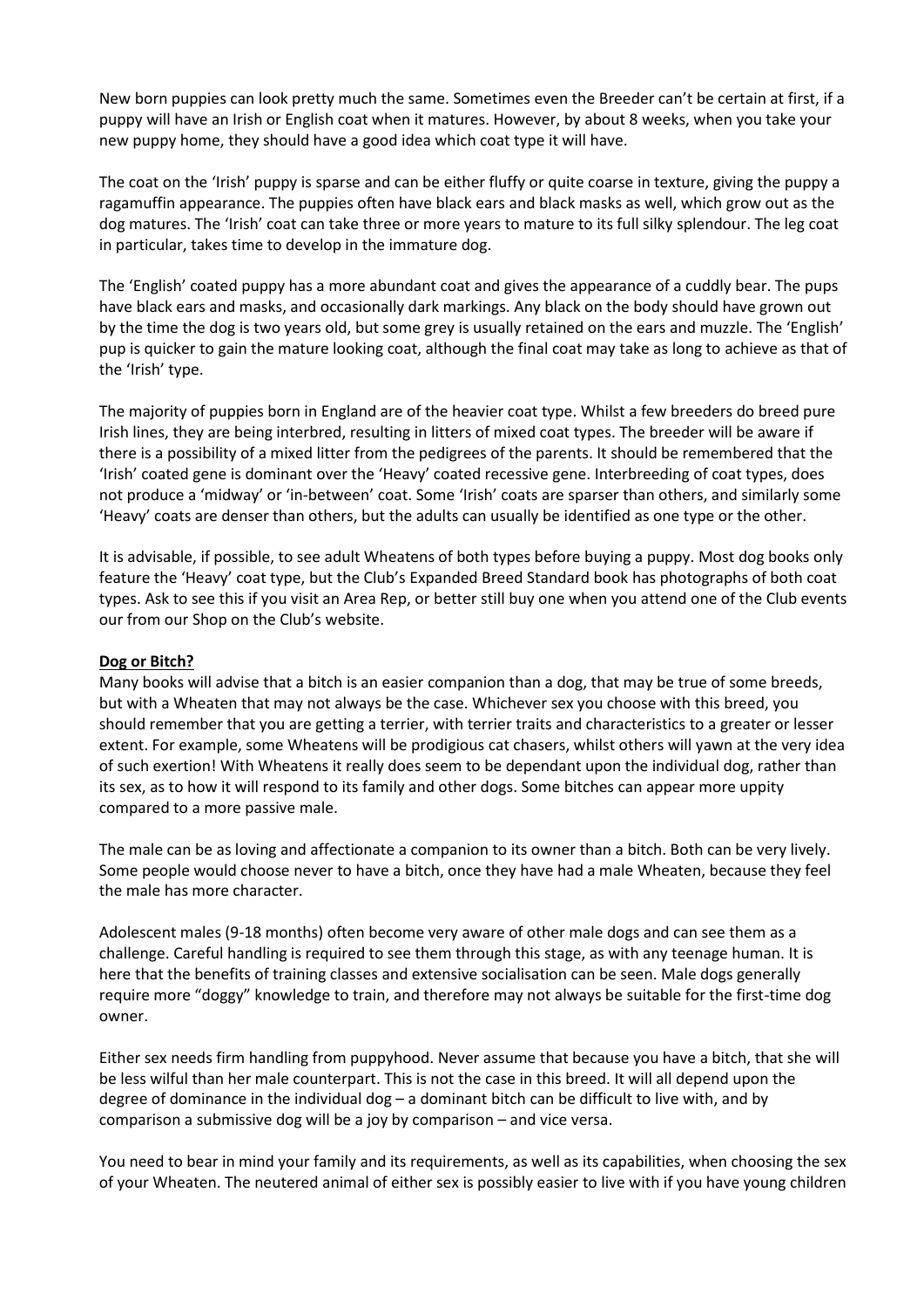(Please take advise from your breeder on when is the right age to neuter, as this is often carried out at too young an age for this breed.) You can easily encounter difficulties with an in-season bitch if your children appear to suffer the congenital inability to close doors and gates behind them, as at the critical time of her season, the bitch will be anxious to be mated and will take any opportunity she can to escape to achieve her objective. Her seasons will happen, on average, every 6 months, irrespective of holidays, Christmas, family weddings, etc. Though not as often now as in the past, you may also find you are besieged by roaming males camping out on your doorstep, determined to get to your bitch by fair means or foul. Needless to say, none of these problems occur with a male.

Some books on general dog behaviour will suggest males will wander. Well so will the female if she gets the chance! The answer is to train your dog, regardless of its sex, from the day you take it home, so it knows it will only go out on its lead and with you, until you reach a place of safety where it can safely be let off lead to have a free run.

Wheatens are also would be Houdinis, so you need to ensure your garden is securely well fenced and escape proof.

Choosing whether to have a dog or bitch does, at the end of the day, come down to personal preference and circumstances. If you are buying a Wheaten as a family pet, it does not matter one iota whether it is male or female. As we have previously said, with Wheatens, the differences are usually down to the individual animal's personality and temperament, not its sex. Both male and female Wheatens make wonderful, loving companions.

#### **So, you still want a Wheaten?**

If you enjoy a lively, fun-loving dog and you are willing to devote time and energy into grooming and training, then the Soft-Coated Wheaten Terrier could be the dog for you.

As there are not many Wheatens bred each year in the UK (average 350-400 per annum), it is possible that you may have to wait a few months before a puppy is available from a responsible and reputable breeder. It is rare to find a puppy available immediately – if you do, it might be advisable to ask yourself 'Why?'. The average price of a puppy is £1300 (@ January 2018). Though some breeders of top winning dogs may charge considerably more. If the price of a pup sounds unreasonable, you could refer to the Club Secretary for advice [\(secretary@wheaten.org.uk\)](mailto:secretary@wheaten.org.uk). However, at the end of the day, the amount you pay is a decision made between you and the breeder. If you feel the price is too high, other puppies will be available if you are prepared to wait a little longer.

Remember there is no substitute for a good relationship with a reputable and reliable breeder. When you are finally offered a puppy, be honest with your breeder about your circumstances. Make sure that the breeder knows about your home, family and living situation, and be frank about any worries you may have. A good breeder will ask you many questions, some of which may seem irrelevant to you. These questions are asked as the breeder wants to make sure you can provide a proper and safe home for one of their carefully reared puppies. Once you have made your circumstances clear, you need to trust the breeder to select the right puppy for you.

Most Wheaten breeders will be actively engaged in showing their dogs. If you want a show dog, it is essential that you obtain a puppy from such a breeder, though they will also be able to sell you the ideal pet too. If you intend to show, make sure the breeder is aware of this fact.

Once you take your puppy home, please do keep in contact with the breeder. They will be delighted to have news and photos from you about the pup, and right through its adult life too. Remember the breeder has put in a great deal of time and effort into breeding and rearing your puppy. The pups they breed will always have a part in their lives too.